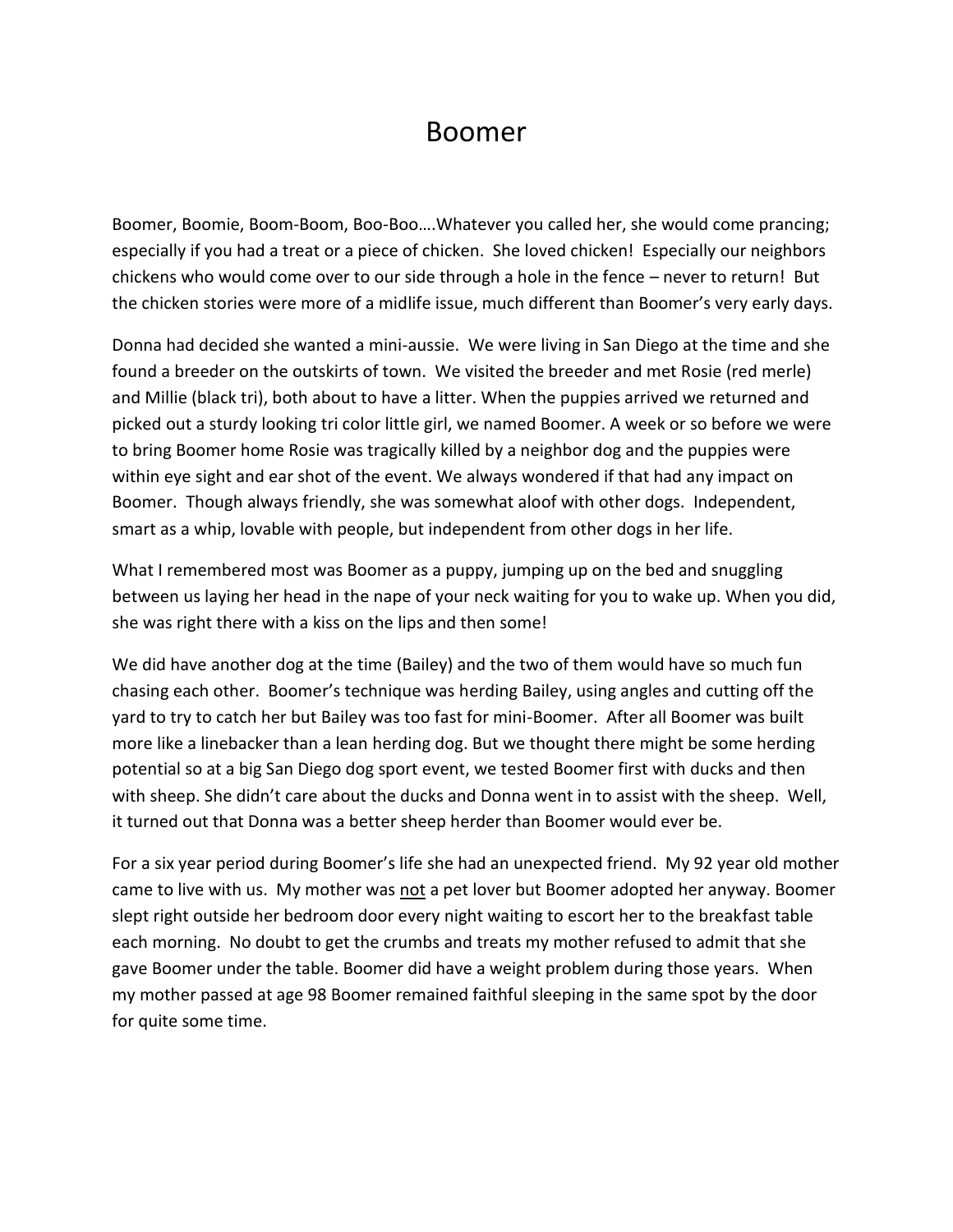Boomer was smart. She figured out agility quickly. She was never the fastest, but she was accurate. She earned championship titles in 3 major agility organizations and visited a national championship in each one as well.

Boomer's agility career was all with Donna. After an early trial at the Caldwell Fairgrounds, I was no longer invited. I sat up in the stands and just when Boomer and Donna started I yelled out, Go Boomer! She abruptly turned towards my voice, ran out of the ring and up the stairs into the viewing stands and into my lap. That was it, I was banned for life!

If you ever visit our house, Donna will be proud to show you Boomer's room. It is the room with the rarely used treadmill and the walls filled with Boomer pictures, championship bars and ribbons. All those events, triumphs and disappointments will be around forever in Donna's heart and memories.

For me, it now seems that my relationship with our dogs always seems to come at the end. For years Boomer … the daily routine from getting up, food, morning walk-about, treats for whatever she did and of course all the nap times we took together. But the last couple of the months were special.

We took her to the vet to check a lump about 3 months before we lost her. Boomer was not complaining about anything. She never did – except if we were late for dinner time. It was diagnosed as a mast cell tumor. We got a second opinion and concluded at 12.5 years old, surgery and rehab with the tumor possibly impacting muscle or bone, was not worth the discomfort she would go thru with a high possibility of no upside. For about 6 weeks, as the tumor grew, Boomer acted as if it was not even there. Then things started to change.

We began hearing her moan because of pain and discomfort. We could see she was having trouble pooping. Before we knew it  $10 - 11$  weeks had gone by. Days were spent keeping an eye on her every move. On the  $4<sup>th</sup>$  of July, she had her first seizure. We knew the end was near but we would take it day by day. July  $5<sup>th</sup>$  had another mild episode. July 6 was a good day, but July  $7<sup>th</sup>$  was the end. Boomer had a bad seizure at 8am that day. I called Donna at work and she agreed to call the vet and a 5:30 appointment was made for that day. In the meantime Boomer and I had quality time together but she could not do what she loved to do the most – EAT! She didn't show any interest in treats or Frosty Paws. Then at 2pm and again at 4pm, she experienced two more seizures. By that time, it was time to wrap her up and meet Donna at the vet. By 5:30 Boomer was gone.

It was then that I came to realize what all those years of agility shared by Donna and Boomer truly meant, a special relationship between special friends. In a way, I regret not being part of it. But in reality, maybe it was better that Boomer be the tale of three relationships in this